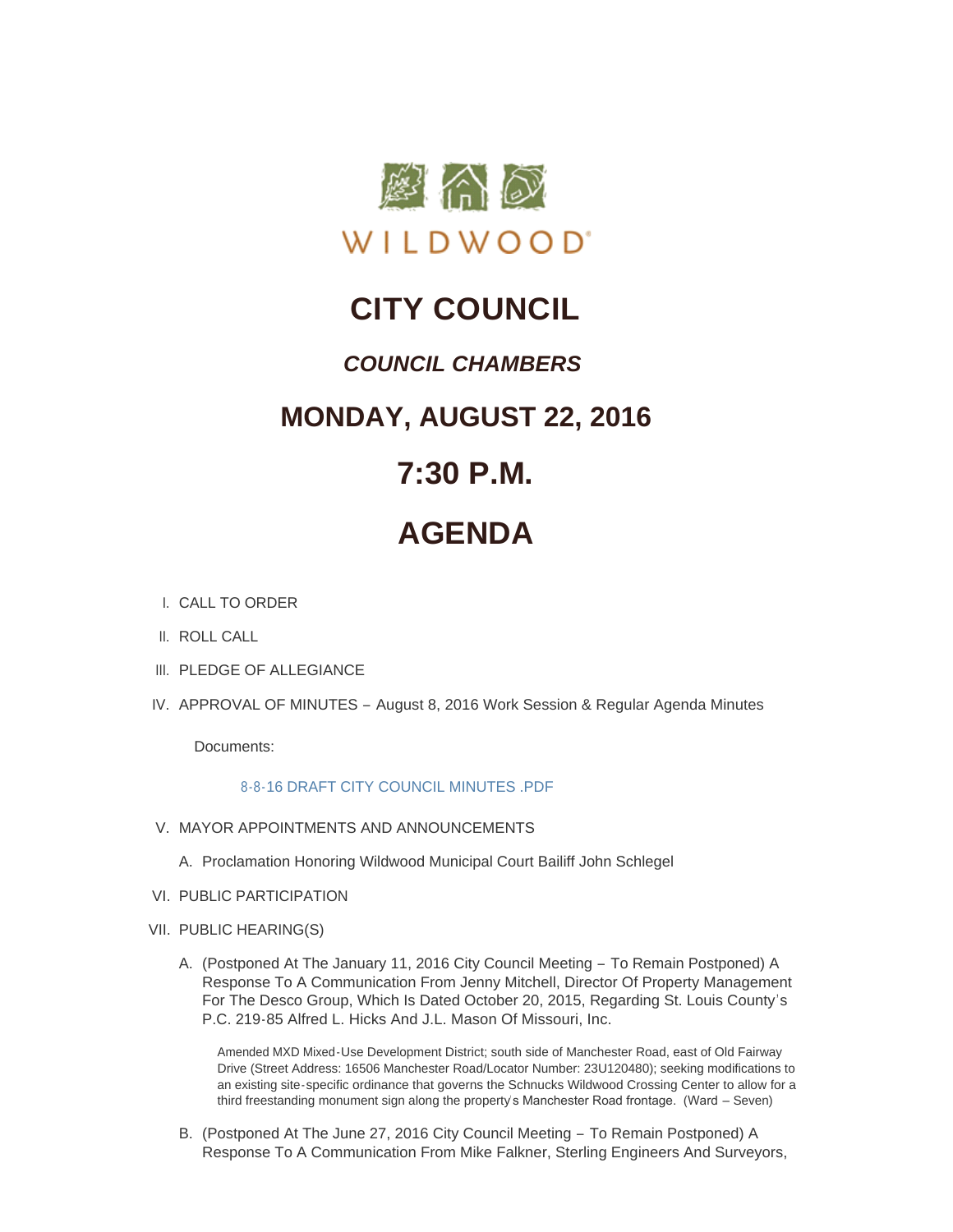Dated March 25, 2016, Regarding P.Z. 12 And 13-15 The Villages At Bright Leaf

R-3 10,000 square foot Residence District (Town Center "Neighborhood General District" and "Neighborhood Edge District"), with a Planned Residential Development Overlay District (PRD); north side of State Route 100, east of State Route 109 (Locator Numbers 23V230041, 23V230050, 23V240327, 23V310064, 23V330022, 23V330031, 23V330206, 23V330215, 23V330233, and 23V610917/Street Addresses: 2350 and 2344 Eatherton Road, 2531, 2555, and 2567 Taylor Road, 16721 Manchester Road, and 16615, 16602, and 16618 Overlook Hills Drive); which seeks modifications to the existing site-specific ordinance (Planned Residential Overlay District Ordinance # 2145) that governs this site to address inconsistencies between this legislation and the proposed Site Development Plan (SDP) relative to certain allowed lot widths, depths, and sites. (Ward – Five)

#### VIII. LEGISLATION

- UNFINISHED BUSINESS A.
	- 1. BILL #2197 (Postponed At The July 11, 2016 City Council Meeting To Remain Postponed)

AN ORDINANCE OF THE CITY OF WILDWOOD, MISSOURI, AUTHORIZING THE MAYOR OF THE CITY TO NEGOTIATE AND EXECUTE A COOPERATION AGREEMENT FOR INTERNET ACCESS SITES WITH ST. LOUIS COUNTY, MISSOURI, FOR THE USE OF EMERGENCY COMMUNICATIONS TOWERS FOR THE PURPOSES OF PROVIDING HIGH-SPEED INTERNET ACCESS SERVICES TO THE RESIDENTS OF THE CITY. *Recommended by the Rural Internet Access Committee* (Second Reading) (Wards – All)

#### BILL #2202 2.

AN ORDINANCE AMENDING SECTION 110.250 OF THE MUNICIPAL CODE BY DELETING IT IN ITS ENTIRETY; ENACTING, IN LIEU THEREOF, A NEW SECTION 110.250 OF THE MUNICIPAL CODE; AND PROVIDING FOR THE ESTABLISHMENT OF A STANDING COMMITTEE FOR ECONOMIC DEVELOPMENT. *Recommended by the Department of Administration* (Second Reading) (Wards – All)

Documents:

#### [BILL 2202.PDF](http://mo-wildwood.civicplus.com/AgendaCenter/ViewFile/Item/7942?fileID=11709)

BILL #2203 3.

AN ORDINANCE OF THE CITY OF WILDWOOD, MISSOURI, AMENDING PLANNED DISTRICT ORDINANCE #1697 BY DELETING SECTION TWO THEREOF AND ENACTING, IN LIEU THEREOF, A NEW SECTION TWO; AND PROVIDING FOR THE APPROVAL OF AN AMENDED M-3 PLANNED INDUSTRIAL DISTRICT FOR A CERTAIN 12.74 ACRE TRACT OF LAND FOR USE AS A COMPOSTING FACILITY, WITH AN EXPANDED RANGE OF WASTE STREAMS - P.Z. 9-16 Fick Supply Services, Inc. *Recommended by the Planning and Zoning Commission* (Second Reading) (Ward - One)

Documents:

#### [BILL 2203.PDF](http://mo-wildwood.civicplus.com/AgendaCenter/ViewFile/Item/7943?fileID=11710)

BILL #2204 4.

AN ORDINANCE OF THE CITY OF WILDWOOD, MISSOURI, AMENDING SPECIAL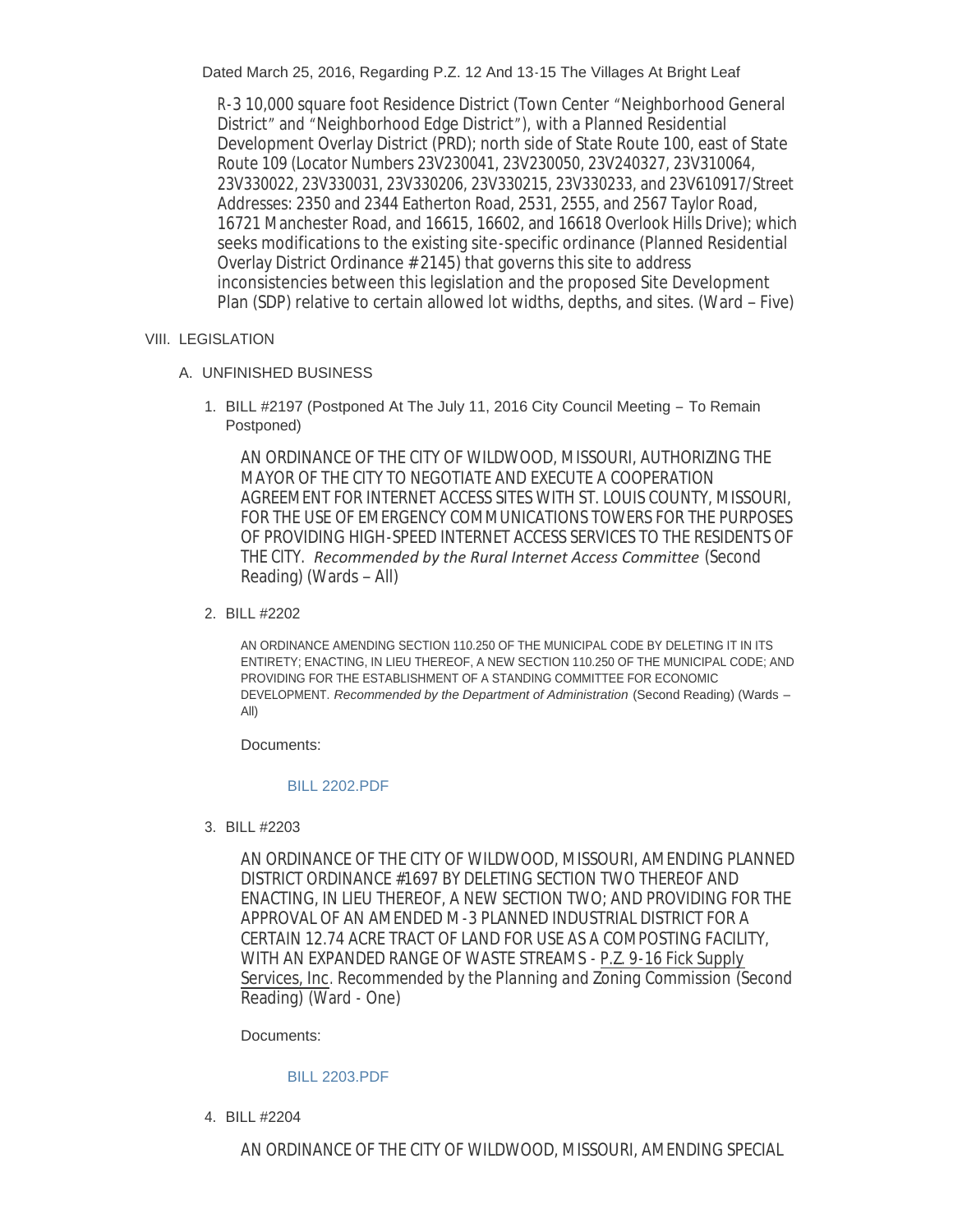PROCEDURES PERMIT ORDINANCE #2116 BY DELETING SECTION TWO THEREOF AND ENACTING, IN LIEU THEREOF, A NEW SECTION TWO; AND PROVIDING FOR THE APPROVAL OF AN AMENDED PLANNED RESIDENTIAL DEVELOPMENT OVERLAY DISTRICT (PRD) FOR AN APPROXIMATELY TWENTY-EIGHT (28) ACRE TRACT OF LAND BEING AUTHORIZED FOR ONE HUNDRED FOUR (104), SINGLE FAMILY DETACHED DWELLINGS ON INDIVIDUAL LOTS, WITH COMMON GROUND AND PUBLIC SPACES - P.Z. 25, 26, and 26a–14 Main Street Crossing, Payne Family Homes L.L.C. *Recommended by the Planning and Zoning Commission* (Second Reading) (Ward – Eight)

Documents:

#### [BILL 2204.PDF](http://mo-wildwood.civicplus.com/AgendaCenter/ViewFile/Item/7944?fileID=11711)

BILL #2206 5.

AN ORDINANCE AUTHORIZING THE MAYOR OF THE CITY OF WILDWOOD, MISSOURI, TO EXECUTE A CONTRACT ON BEHALF OF THE CITY OF WILDWOOD, MISSOURI WITH *KCI CONSTRUCTION COMPANY* FOR THE CONSTRUCTION OF THE 2<sup>nd</sup> STATE ROUTE 100 PEDESTRIAN BRIDGE AND ASSOCIATED PLAZA AREAS, AS SHOWN ON CONSTRUCTION DRAWINGS AND SPECIFICATIONS. *Recommended by the Administration/Public Works Committee* (Second Reading) (Wards - Five and Eight)

Documents:

#### [BILL 2206.PDF](http://mo-wildwood.civicplus.com/AgendaCenter/ViewFile/Item/7945?fileID=11712)

#### **B. NEW BUSINESS**

BILL #2207 1.

AN ORDINANCE OF THE CITY OF WILDWOOD, MISSOURI, APPROVING A CHANGE IN ZONING FROM THE NU NON-URBAN RESIDENCE DISTRICT TO THE R-3 RESIDENCE DISTRICT FOR A ONE AND FOUR-TENTHS (1.4) ACRE TRACT OF LAND THAT IS LOCATED ON THE SOUTHEAST CORNER OF MANCHESTER ROAD AND CENTER AVENUE - P. Z. 1-16 Old Towne Parc, Mike Whalen, Whalen Custom Homes, Inc. *Recommended by the Planning and Zoning Commission* (First Reading) (Ward - Eight)

Documents:

#### [BILL 2207.PDF](http://mo-wildwood.civicplus.com/AgendaCenter/ViewFile/Item/7947?fileID=11713)

BILL #2208 2.

AN ORDINANCE OF THE CITY OF WILDWOOD, MISSOURI, AMENDING SECTION 410.380 OF THE MUNICIPAL CODE OF THE CITY OF WILDWOOD, MISSOURI, BY DELETING IT IN ITS ENTIRETY; ENACTING, IN LIEU THEREOF, A NEW SECTION 410.380; AND PROVIDING REGULATIONS FOR THE USE OF SIDE YARD SETBACK AREAS FOR ANY TYPE OF IMPROVEMENT OR LAND DISTURBANCE – P.Z. 10-16 CITY OF WILDWOOD PLANNING AND ZONING COMMISSION, C/O DEPARTMENT OF PLANNING. *Recommended by the Planning and Zoning Commission* (First Reading) (Wards – All)

Documents: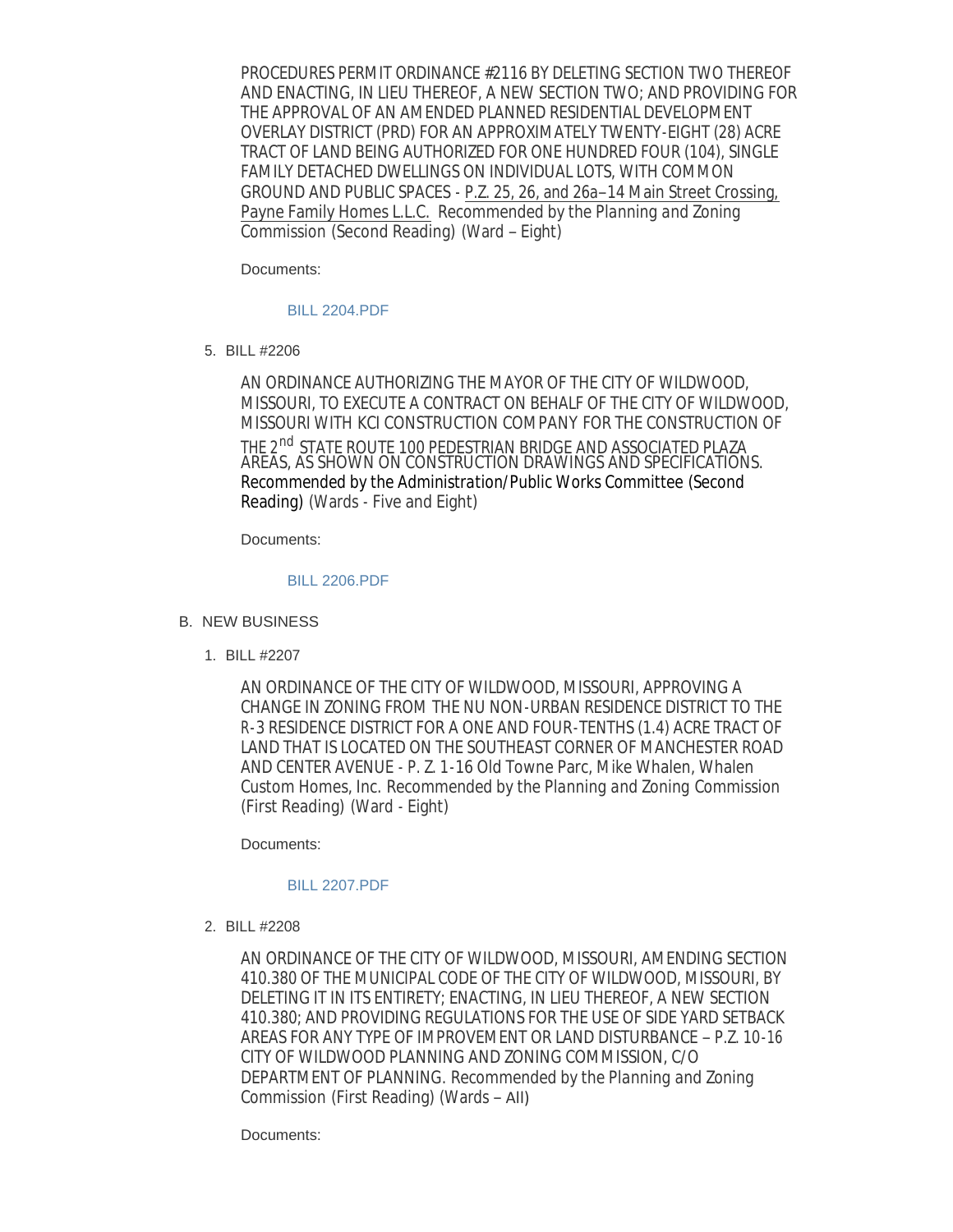#### [BILL 2208.PDF](http://mo-wildwood.civicplus.com/AgendaCenter/ViewFile/Item/7948?fileID=11714)

BILL #2209 3.

AN ORDINANCE REVISING THE BUDGET FOR THE CITY OF WILDWOOD, MISSOURI, FOR THE FISCAL YEAR COMMENCING ON JANUARY 1, 2016 AND ENDING ON DECEMBER 31, 2016. *Recommended by the Department of Administration* (First Reading) (Wards – All)

Documents:

#### [BILL 2209.PDF](http://mo-wildwood.civicplus.com/AgendaCenter/ViewFile/Item/7949?fileID=11715)

BILL #2210 4.

AN ORDINANCE OF THE CITY COUNCIL OF THE CITY OF WILDWOOD, MISSOURI THAT APPROVES AN ADJUSTMENT OF CERTAIN COMMON BOUNDARY LINES BETWEEN TWO (2) LOTS OF RECORD, WHICH ARE DESCRIBED AS ALL OF LOT 3 OF THE ' JAEGER FARMS SUBDIVISION,' BEING RECORDED IN PLAT BOOK 303, PAGE 72, OF ST. LOUIS COUNTY, MISSOURI RECORDS, AND PART OF A BOUNDARY ADJUSTED TRACT OF LAND BEING RECORDED IN PLAT BOOK 304, PAGE 66, OF ST. LOUIS COUNTY, MISSOURI RECORDS, AND MORE SPECIFICALLY SITUATED ON THE NORTHWEST CORNER OF JAEGER FARMS DRIVE AND OSSENFORT ROAD, THEREBY TRANSFERRING AN AREA OF 8,494.2 SQUARE FEET BETWEEN THE RESPECTIVE PROPERTIES, THEREBY ENSURING ALL IMPROVEMENTS ASSOCIATED WITH THE SMALLER SIZED PROPERTY ARE NOW LOCATED WITHIN ITS ADJUSTED BOUNDARIES – "THE BOUNDARY ADJUSTMENT OF 19305 JAEGER FARMS DRIVE." *Recommended by the Department of Planning and Parks* (First Reading) (Ward - One )

Documents:

#### [BILL 2210.PDF](http://mo-wildwood.civicplus.com/AgendaCenter/ViewFile/Item/7950?fileID=11716)

- IX. RESOLUTIONS
	- RESOLUTION #2016-25 A.

A RESOLUTION OF THE CITY COUNCIL OF THE CITY OF WILDWOOD, MISSOURI, AUTHORIZING THE MAYOR TO EXECUTE AND AGREEMENT WITH MTW ENTERPRISES, LLC, d/b/a SERVPRO OF SOUTH CHESTERFIELD/WILDWOOD, FOR MOLD REMEDIATION SERVICES AT THE WILDWOOD MUNICIPAL BUILDING. *Recommended by the Department of Administration* (Ward – Eight)

Documents:

#### [RES 2016-25.PDF](http://mo-wildwood.civicplus.com/AgendaCenter/ViewFile/Item/7952?fileID=11717)

#### B. RESOLUTION #2016-26

A RESOLUTION OF THE CITY COUNCIL OF THE CITY OF WILDWOOD, MISSOURI, AUTHORIZING THE MAYOR TO ENTER INTO AN AGREEMENT WITH CB ENGINEERING, INC., d/b/a COCHRAN, FOR THE DESIGN OF THE YMCA LOOP TRAIL IMPROVEMENTS. *Recommended by the Planning/Economic Development/Parks Committe*e (Ward – One)

Documents:

#### [RES 2016-26.PDF](http://mo-wildwood.civicplus.com/AgendaCenter/ViewFile/Item/7953?fileID=11718)

C. RESOLUTION #2016-27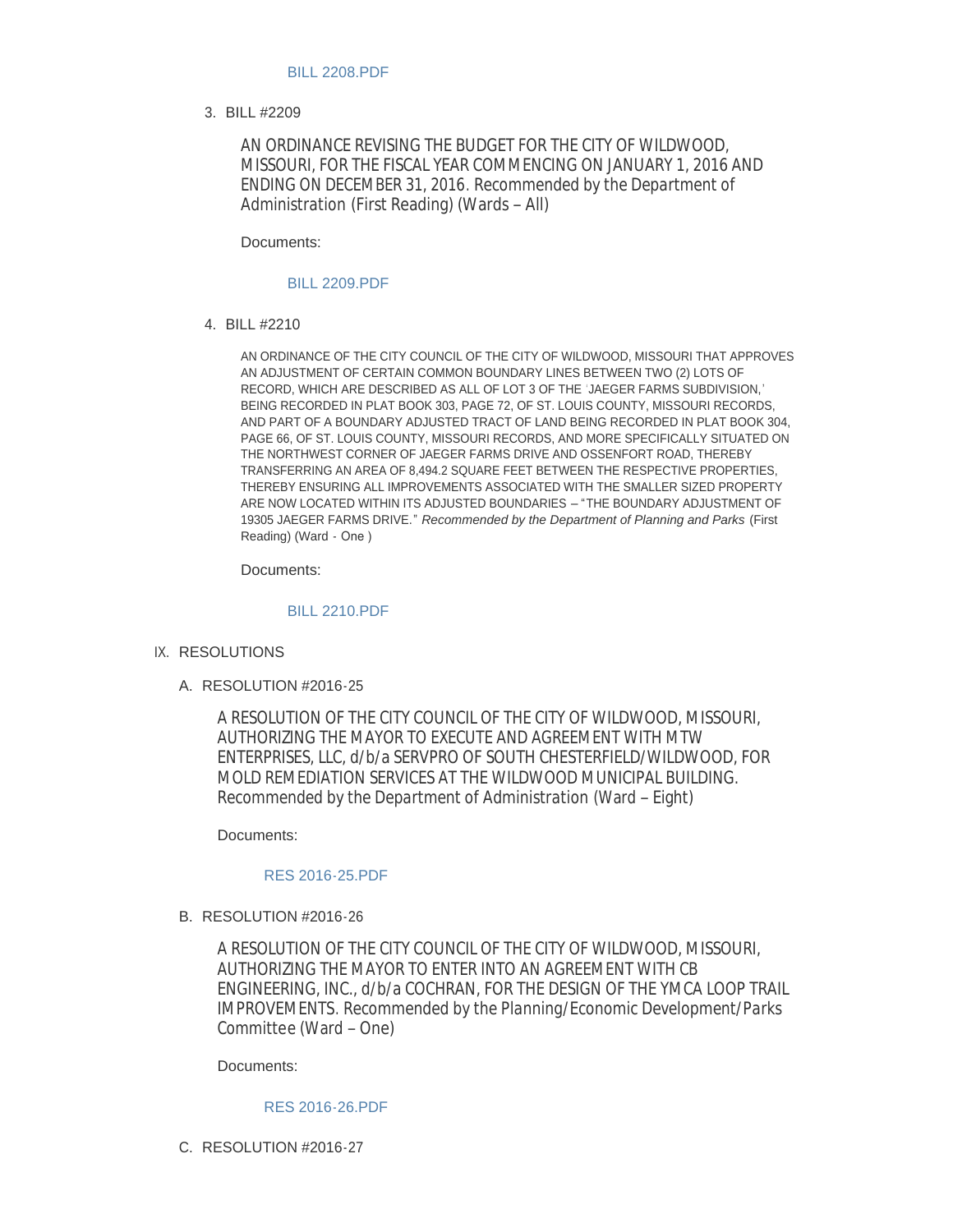A RESOLUTION BY THE CITY COUNCIL OF THE CITY OF WILDWOOD, MISSOURI AUTHORIZING THE CITY ADMINISTRATOR TO EXECUTE A PURCHASE ORDER TO THE BENEFIT OF *KLANCE UNLIMITED* FOR THE USE OF ELECTRICAL EQUIPMENT, THE INSTALLATION OF LINES, AND THE MAINTENANCE OF THE GRID, ALL BEING IN ASSOCIATION WITH THE 2016 CELEBRATE WILDWOOD WEEKEND EVENT. *Recommend by the Department of Planning and* Parks (Wards – All)

Documents:

#### [RES 2016-27.PDF](http://mo-wildwood.civicplus.com/AgendaCenter/ViewFile/Item/7954?fileID=11719)

- X. OTHER
	- A. Receive & File

A recommendation report regarding the submittal of plans and related information for **P.Z. 25, 26, and 26a – 14 Main Street Crossing, Payne Family Homes L.L.C.,** which includes the Site Development Plan, Landscape Plan, Public Space Plan, and other components; east side of State Route 109, south of State Route 100; R-4 7,500 square foot Residence District (Town Center "Neighborhood Edge District"), with a Planned Residential Development Overlay District (PRD); that would allow for the property's use to proceed and provide Preliminary Plat approval of this planned one hundred four (104) lot residential subdivision, including single family detached dwellings, common ground, and public space. (Ward - Eight)

Documents:

#### RECEIVE AND FILE - [PZ 25 26 26-A-14 MAIN STREET CROSSING.PDF](http://mo-wildwood.civicplus.com/AgendaCenter/ViewFile/Item/7955?fileID=11720)

B. Receive & File

A response to a communication from Robert W. Covert III and Mary Kay Corsair, which is dated April 15, 2016, regarding **P.Z 14-07 Covert-Corsair Homes, Inc., c/o Stock and Associates**; C-8 Planned Commercial District (Town Center Workplace and Neighborhood Edge Districts); north side of Manchester Road, west of Taylor Road; seeking a modification to the site-specific ordinance, to allow for an extension of time for the commencement of construction to begin upon this tract of land, which must be met in a specified timeframe (July 25, 2016). (Ward – Eight)

Documents:

#### RECEIVE AND FILE - [PZ 14-07 COVERT CORSAIR HOMES.PDF](http://mo-wildwood.civicplus.com/AgendaCenter/ViewFile/Item/7957?fileID=11722)

C. Receive & File

**P.Z. 24-15 Rockwood School District—Lafayette High School, c/o Dr. Karen Calcaterra, 17050 Clayton Road, Wildwood, Missouri 63011** - A request for a Conditional Use Permit (CUP) in the NU Non-Urban Residence District for the installation of sponsorship type banners on existing fencing associated with the athletic fields that are part of the Lafayette High School Campus. This campus is located on the east side of State Route 109, south of Clayton Road (Locator Number: 22V210215/Street Address: 17050 Clayton Road). Proposed Use: Sponsorship type banners for a public use, with a minimum of two (2) operational athletic fields on the same lot. (Ward - Five)